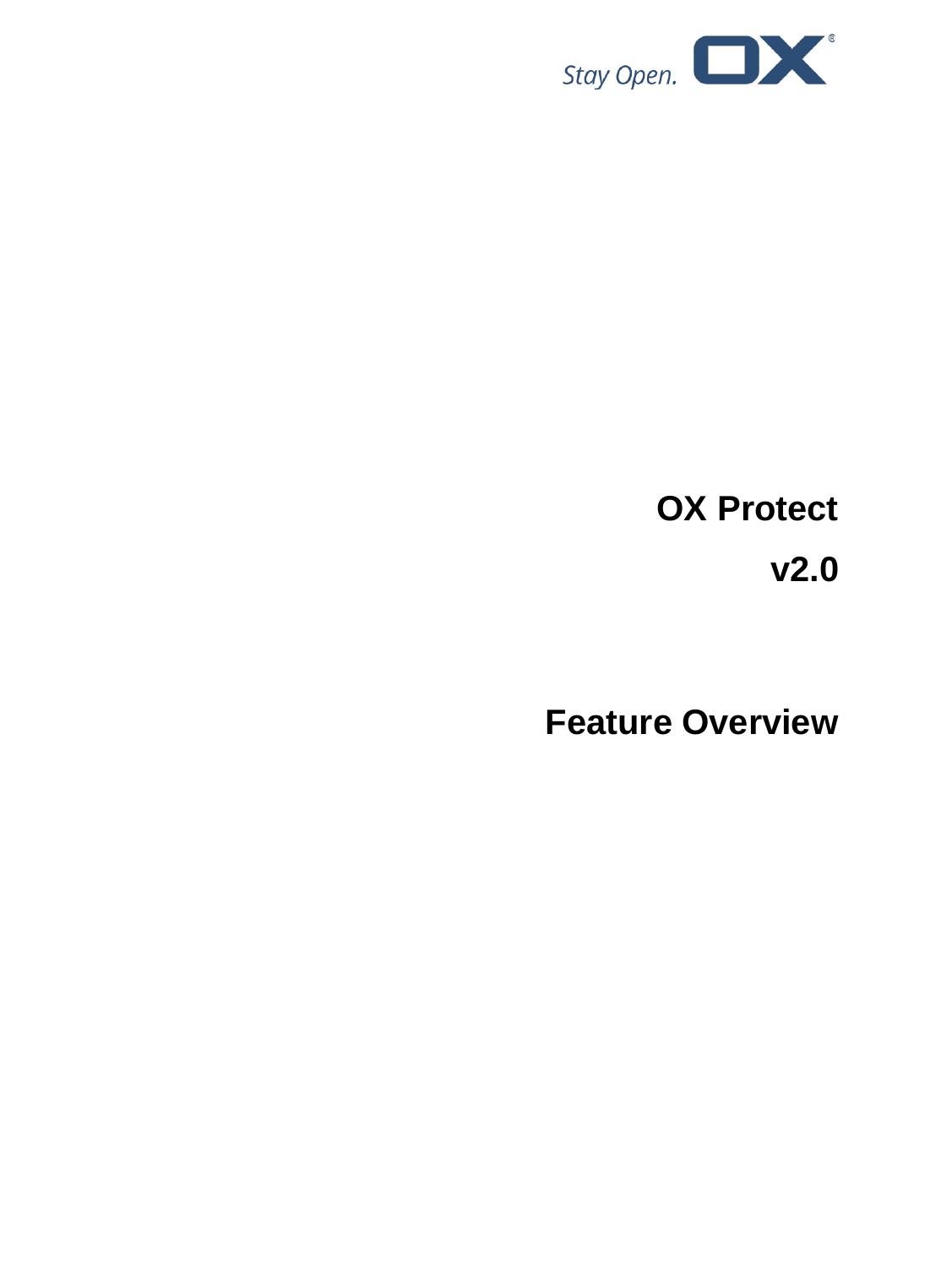

| 1. |      |  |  |
|----|------|--|--|
|    | 1.1  |  |  |
|    |      |  |  |
| 2. |      |  |  |
|    | 2.1. |  |  |
| 3. |      |  |  |
|    | 3.1. |  |  |
|    | 3.2. |  |  |
|    | 3.3. |  |  |
| 4. |      |  |  |
|    | 4.1. |  |  |
|    | 4.2. |  |  |
|    | 4.3. |  |  |
| 5. |      |  |  |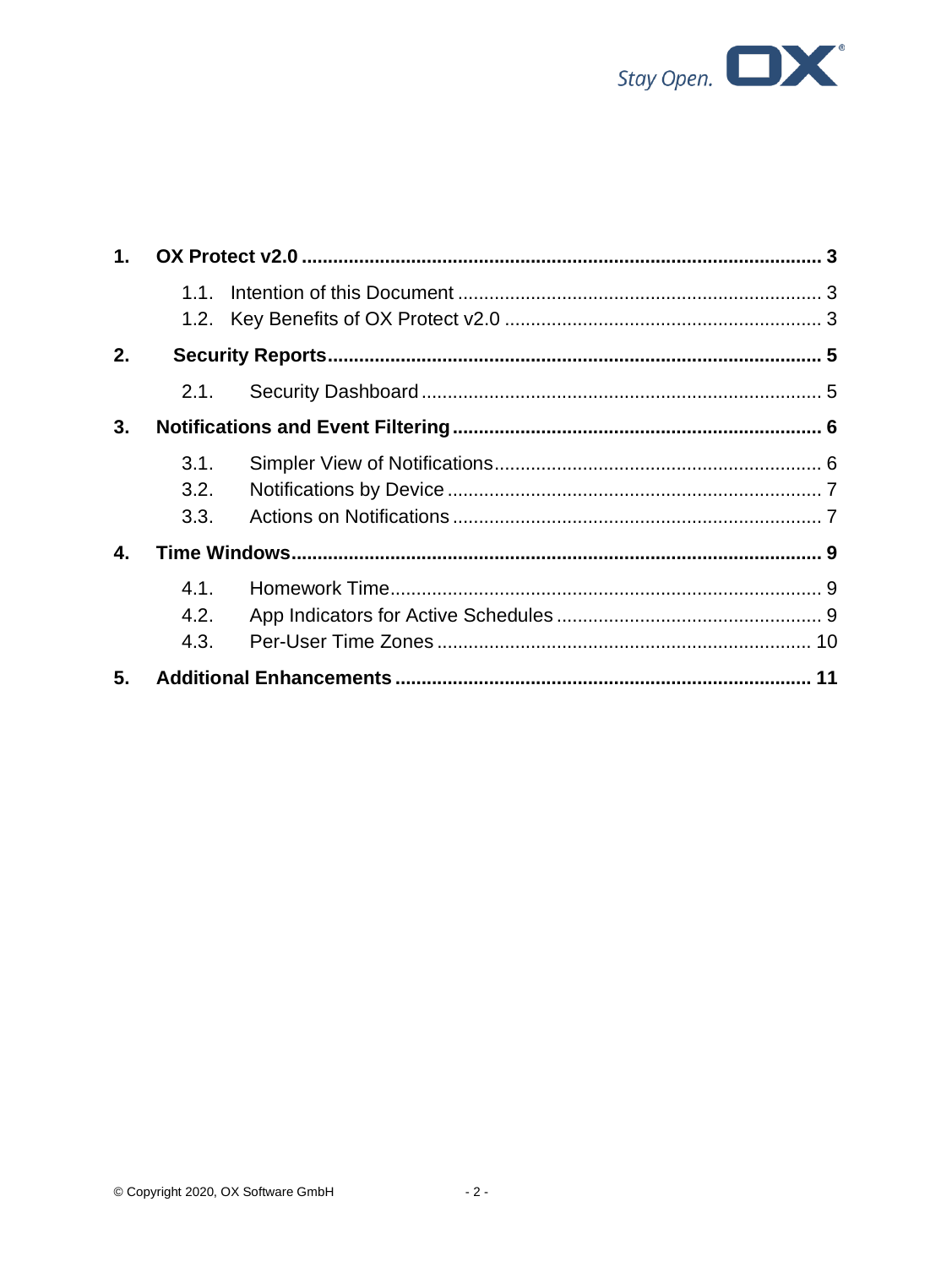

# **1. OX Protect v2.0**

#### **1.1. Intention of this Document**

This document provides an overview of the new frontend and backend improvements and other changes included in this major release of OX Protect v2.0.

The purpose of this document is to inform Open-Xchange customers and partners about the major changes that have been made in this release.

#### **1.2. Key Benefits of OX Protect v2.0**

Open-Xchange is pleased to announce the release of OX Protect v2.0. OX Protect provides a network-based protection service that offers family-friendly internet with parental control tools and protection against malware and phishing.

OX Protect protects the subscriber's connected devices in the (home) network in one go, including smartphones, laptops and computers, as well as 'Internet of Things' devices.

OX Protect comes with a web interface and easy to use Android and iOS apps that allow changes to settings and end-users to be informed about securityrelated events, as well as check the status of all devices on the subscriber's network.

Major enhancements in OX Protect v2.0 include:

- Security dashboard OX Protect 2.0 comes with a security dashboard that allows users to view reports that show the security status of their network and the connected devices. It informs about blocked attempts to access filtered content, potentially malware-infected devices, and more. Security reports can be viewed over a time period ranging from one to thirty days.
- Enhanced notifications and event aggregation a simpler way of displaying, consolidating, and acting on notifications about events such as attempts to visit blacklisted pages, blocked phishing attacks, and more.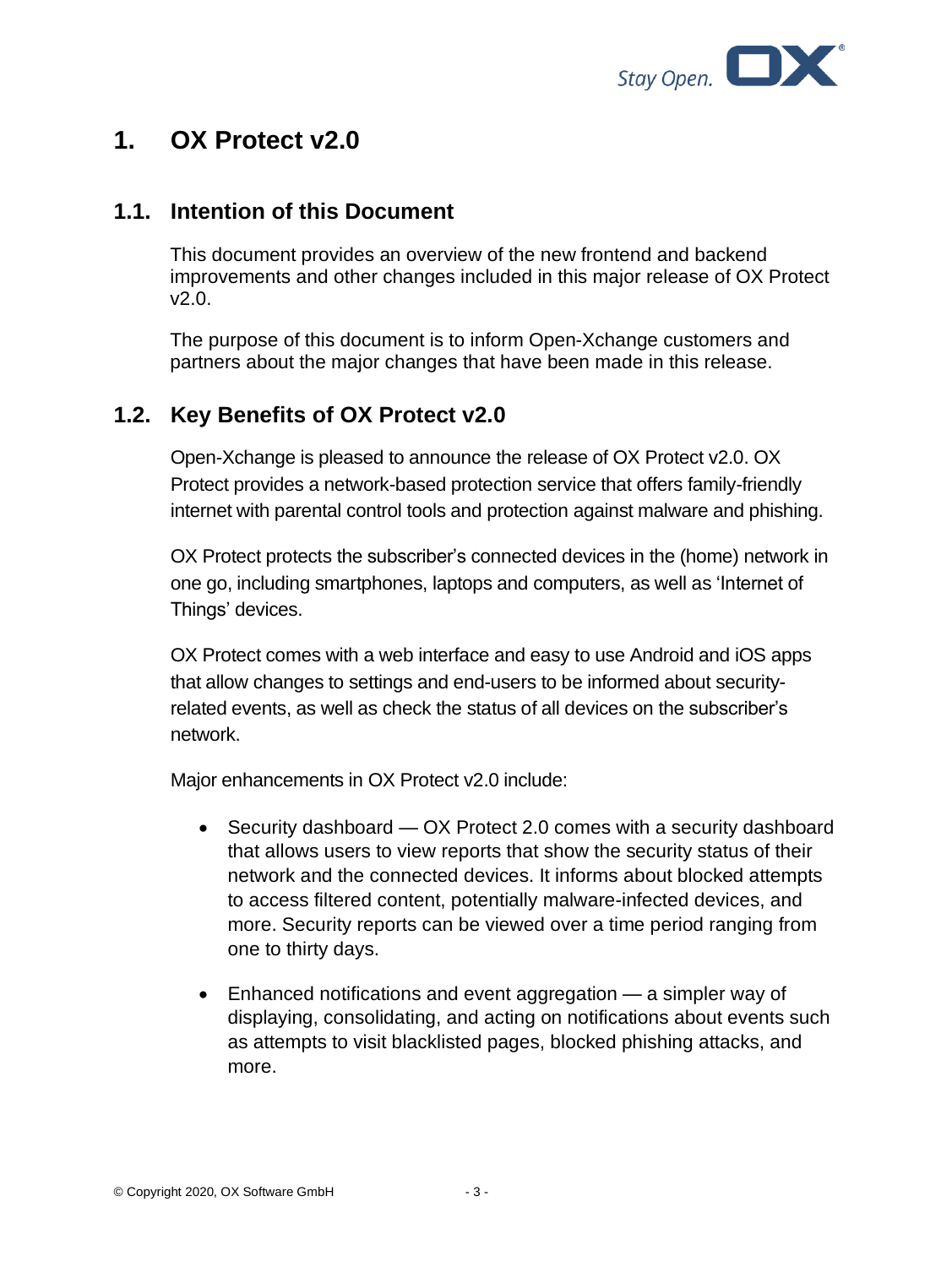

• Homework Time — Homework Time provides a feature whereby a more restrictive set of filtering rules can be applied during certain times, for example, to support children doing their homework and removing distractions such as messaging apps or video streaming. This can be done on a per-profile basis, so different family members can have different homework times and settings.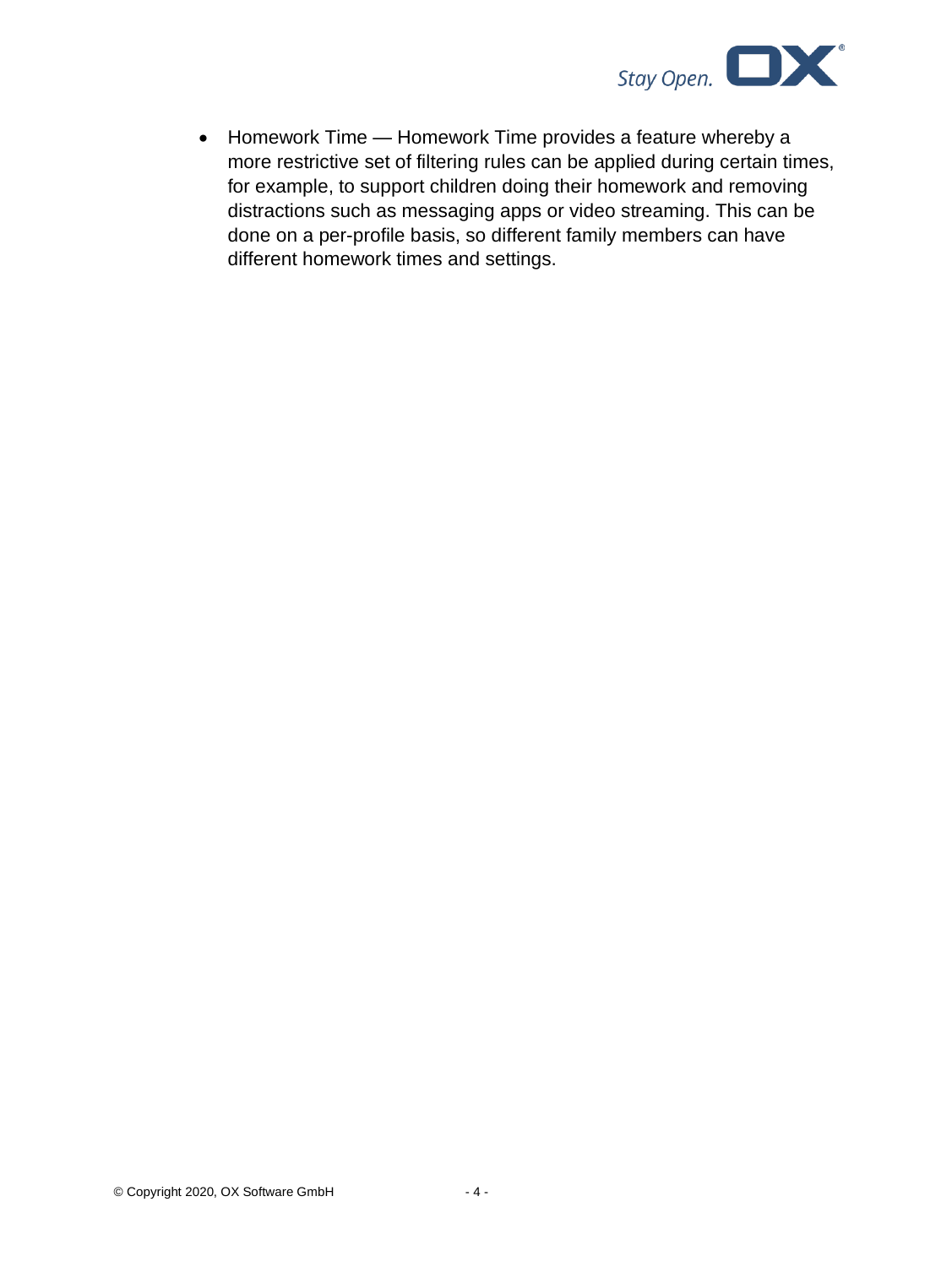

# **2. Security Reports**

#### **2.1. Security Dashboard**

OX Protect 2.0 includes an improved end-user security dashboard that allows users to view reports that show the security status of their home and the devices within it.

If threats are detected, a status banner provides immediate insight. If this banner is shown, users can directly click "check now" to proceed to the security dashboard immediately, or they can navigate there using the regular menu. The security dashboard provides an overview of malicious activity of devices on the network. It shows affected devices that encountered "blocked" events triggered by malware, phishing or other malicious activities or parental control filters, and also compromised devices which show botnet activity and are potentially infected with a botnet or malicious software.

The security dashboard also provides an overview of the alerts that occurred in the past 24 hours, 7 days, or 30 days, allowing users to track malicious activity and act upon that.

With the new version of OX Protect, periodic per-subscriber reports can be made available to provide a regular security overview to users. These reports aggregate and summarize all relevant threat events. Similar to the security dashboard, reports can be generated at the device level to allow users to determine which specific devices might be compromised so further actions can be taken.



*The security report provides insight into recent security-related events and indicates which devices were involved.*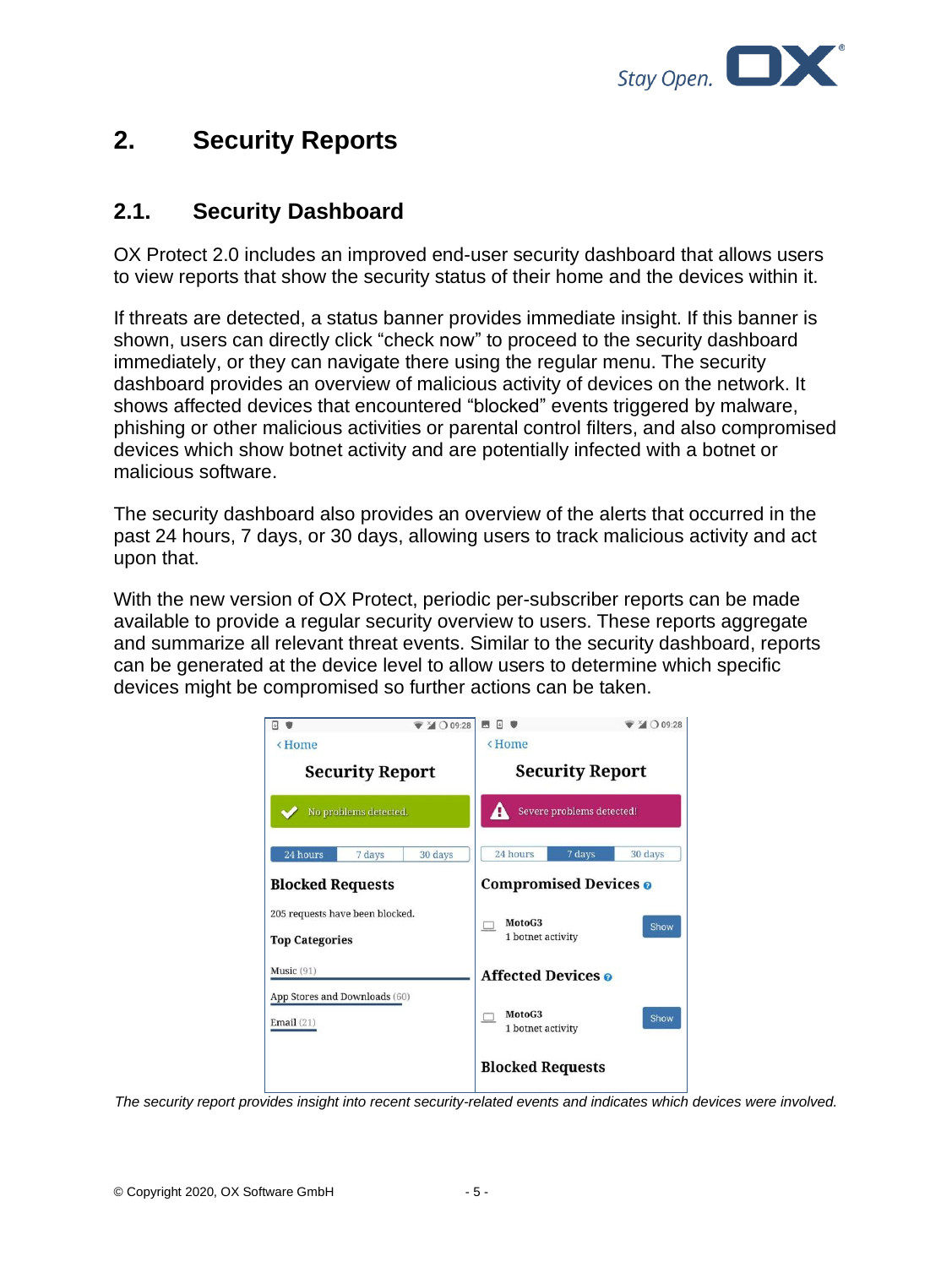

# **3. Notifications and Event Filtering**

With OX Protect v2.0, Open-Xchange has improved the notifications and filtering of events, such as attempts to visit blacklisted webpages, blocked phishing attacks, and more. Notifications are now displayed in a simpler view, are allocated per device, and directly offer actions to users.

#### **3.1. Simpler View of Notifications**

While keeping a user's network secure and blocking harmful or unauthorized requests, several events are recognized. To avoid overwhelming users with many messages including the repeated messages for the same kind of event1, the operator can now decide to enable advanced throttling of events. This lets OX Protect throttle repeated messages from the same origin and also limit the maximum number of notifications that a user can receive in a given day. An indicator displays a count of messages, allowing the user to keep track of the times a specific event occurred and providing the option to expand the consolidated view to see all entries.



The notifications distinguish between malware, phishing and botnet activities, and users are provided with dedicated notifications for each type of malicious activity. Finally, OX Protect v2.0 supports storing all events in a versatile database for per user and/or per system wide reporting.

1 For example, a single malware instance can generate many events in an hour. Throttling those to a single enduser notification keeps notifications useful and allows users to have an overview without being flooded by messages.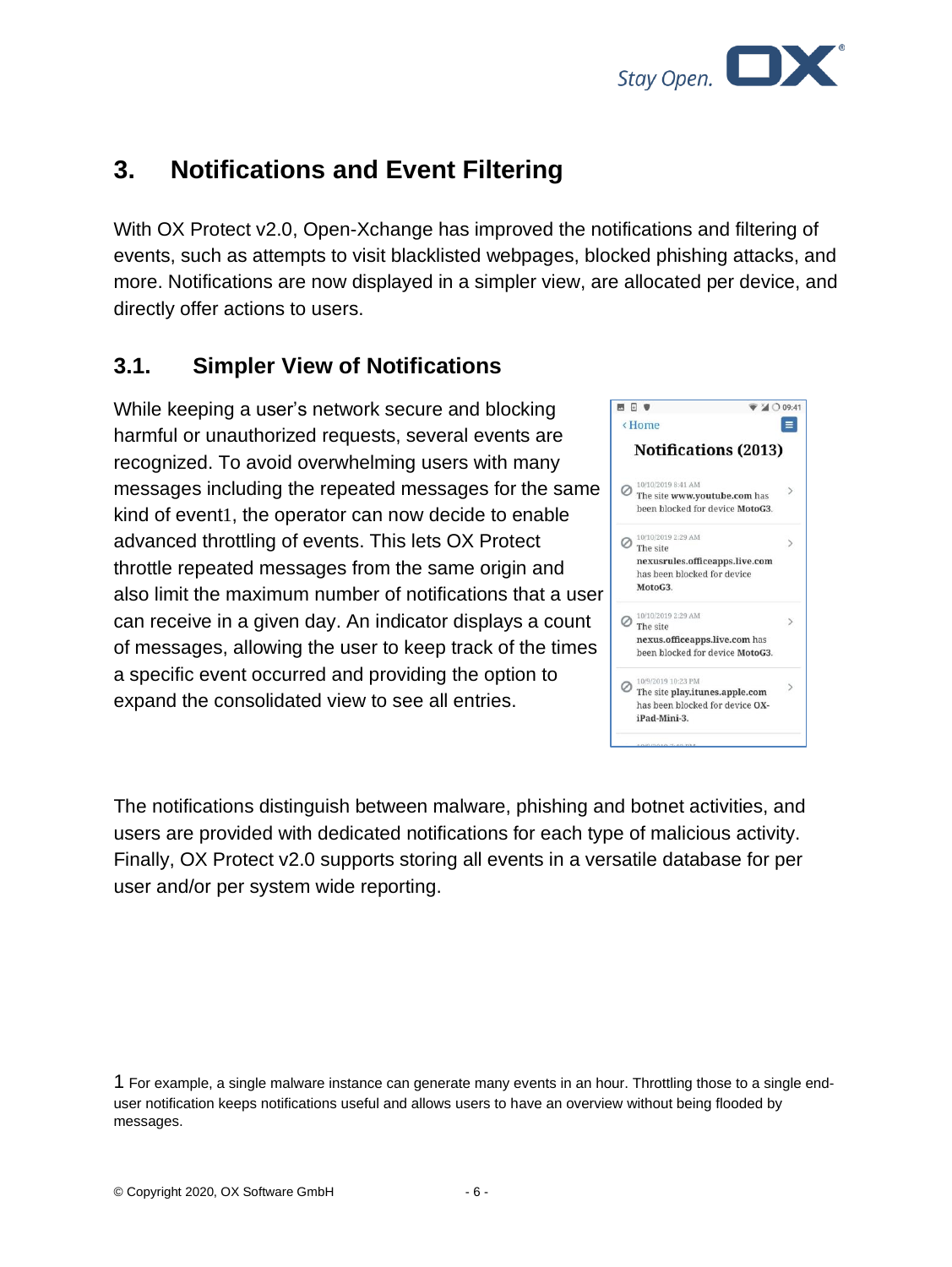

### **3.2. Notifications by Device**

For a better overview of events and notifications per person, the OX Protect v2.0 notifications now display a user name for each device. This allows users to select and filter notifications by name and device, based on manually added device names or user-friendly names automatically set by the network.

Additionally, users can manage the devices for which they would like to receive notifications. A badge indicates devices for which notifications are enabled.



#### **3.3. Actions on Notifications**

OX Protect v2.0 provides actionable notifications. The following table gives an overview of the actions available to users for specific events.

| <b>Type of event</b>  | <b>Available actions</b>                             |  |
|-----------------------|------------------------------------------------------|--|
| <b>Blocked site</b>   | Add site to whitelist<br>$\bullet$                   |  |
|                       | Allow category (and switch to "custom")<br>$\bullet$ |  |
| Login failed          | Hide notification<br>$\bullet$                       |  |
| New device recognized | Edit device<br>$\bullet$                             |  |
|                       | Hide notification<br>$\bullet$                       |  |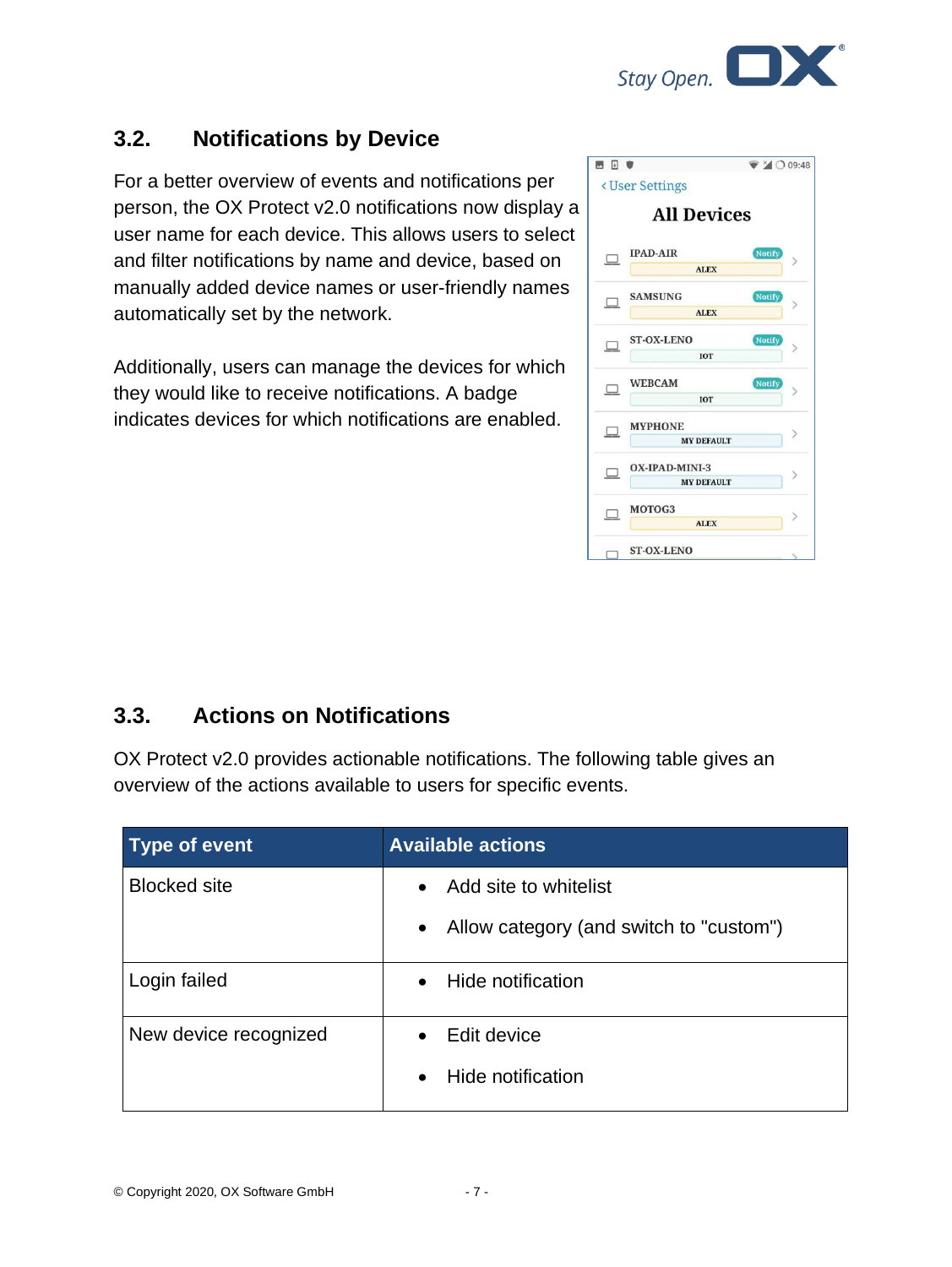

| Malware identified                 | See report                                     |
|------------------------------------|------------------------------------------------|
|                                    | Ignore site                                    |
|                                    | Hide notification                              |
| <b>Blocked site from blacklist</b> | Remove from Blacklist (of the related profile) |
|                                    | Ignore site                                    |
|                                    | Hide notification<br>$\bullet$                 |
| <b>Blocked category</b>            | Allow category (of the related profile)        |
|                                    | Add to whitelist (of the related profile)      |
|                                    | Ignore site                                    |
|                                    | Hide notification                              |
|                                    |                                                |

*Actions available to users for different types of events*

Users can also choose to ignore specific notifications. An "Ignore" button has been added to every notification, allowing a user to suppress future notifications of the respective event. Ignored pages can be edited on a dedicated ignore list page. Notifications will be listed, but a user will not receive any notifications via push, email, or text message (SMS) about events concerning ignored pages. In general, users can enable or disable notifications by email or text message (SMS) separately for malware, content, and device notifications. Finally, users are also able to delete specific or all notifications in the notifications list.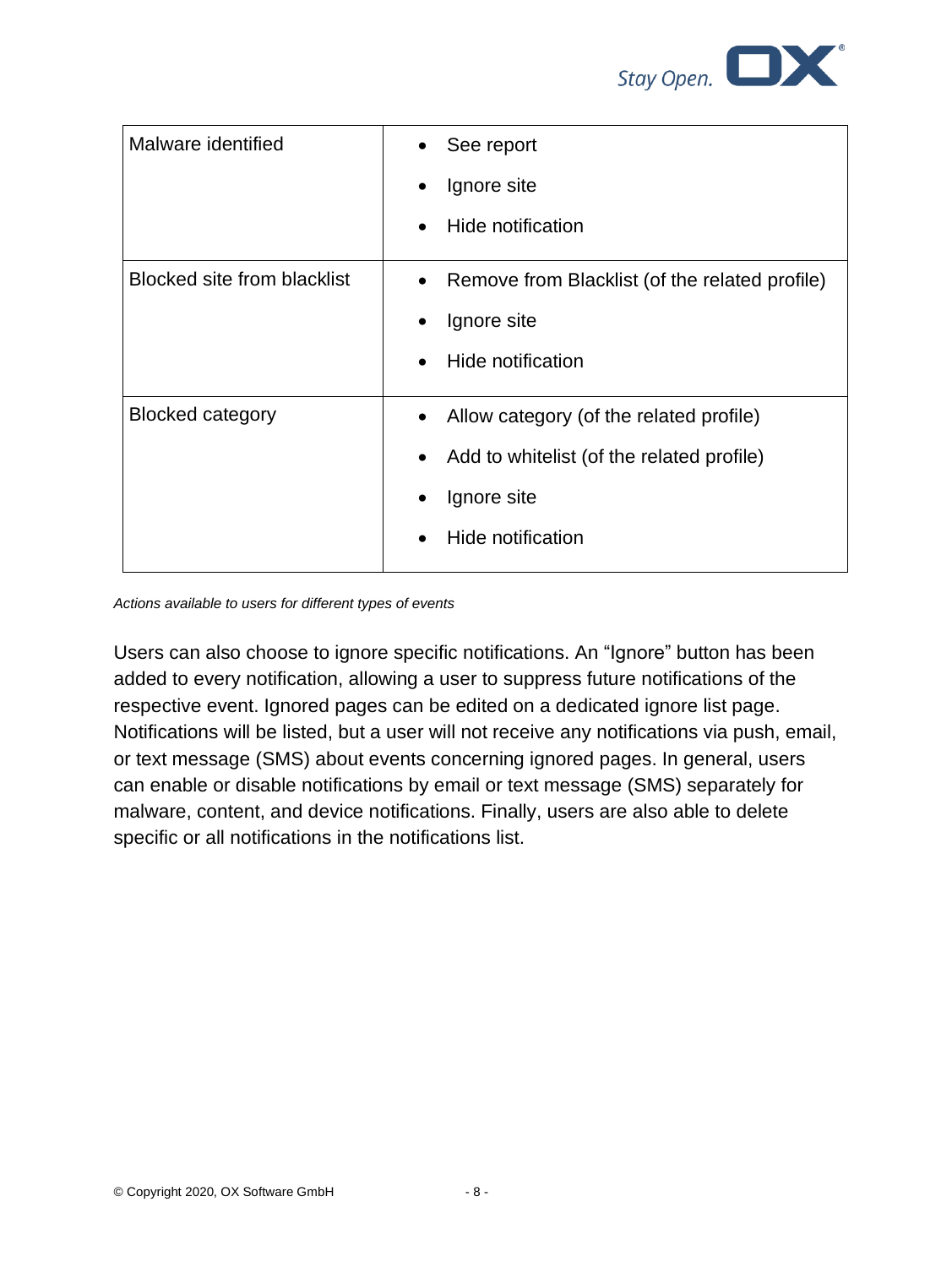

# **4. Time Windows**

#### **4.1. Homework Time**

OX Protect's scheduling concept helps users to restrict internet access at specific times. This lets users, for example, create schedules such as "bed time" or "dinner time" where internet access is not available to certain profiles.

OX Protect v2.0 now also supports advanced schedules called "homework time." During the selected time(s), the regular content filtering can be made more restrictive without completely blocking access to the internet. For example, during homework time, children could still have access to sites such as Wikipedia and other educational websites, whereas social media, messaging, gaming and streaming services are blocked.



*Users are able to select 'homework time' in their profile and then specify the days, time, and the filter that is applied during homework times*

# **4.2. App Indicators for Active Schedules**

To let users quickly check whether a schedule is active for specific profiles, OX Protect v2.0 provides dedicated indicators on the home screen. A badge indicates if any type of off-time is enabled for a user (paused, bed time, homework time, etc.).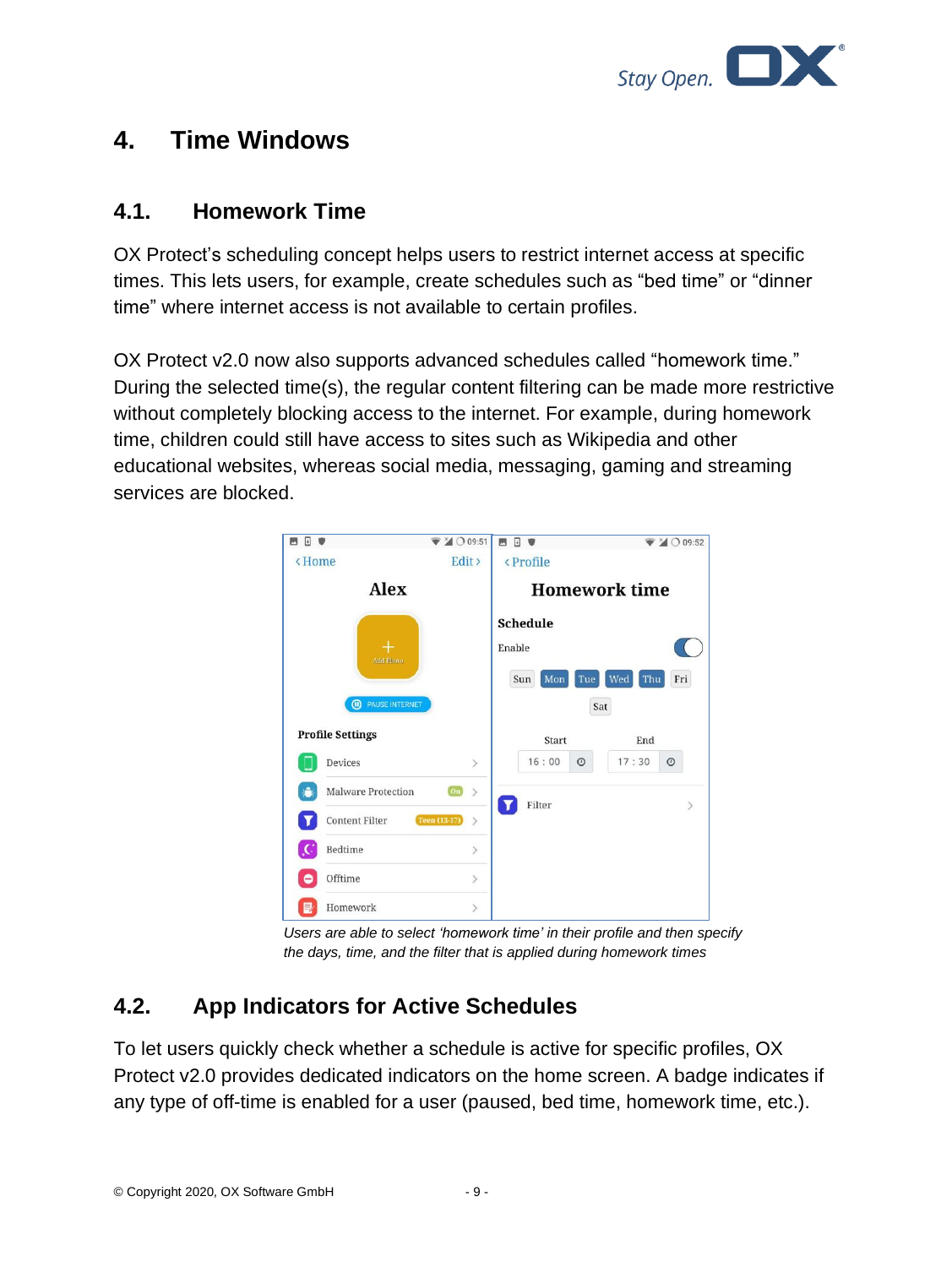

#### **4.3. Per-User Time Zones**

Previously, OX Protect only supported a single time zone for all users. Now users can specify their local time zone (it will also be auto-detected when using the OX Protect app), and schedules will apply according to the selected time zone. This means that a single OX Protect installation can handle users across many different time zones.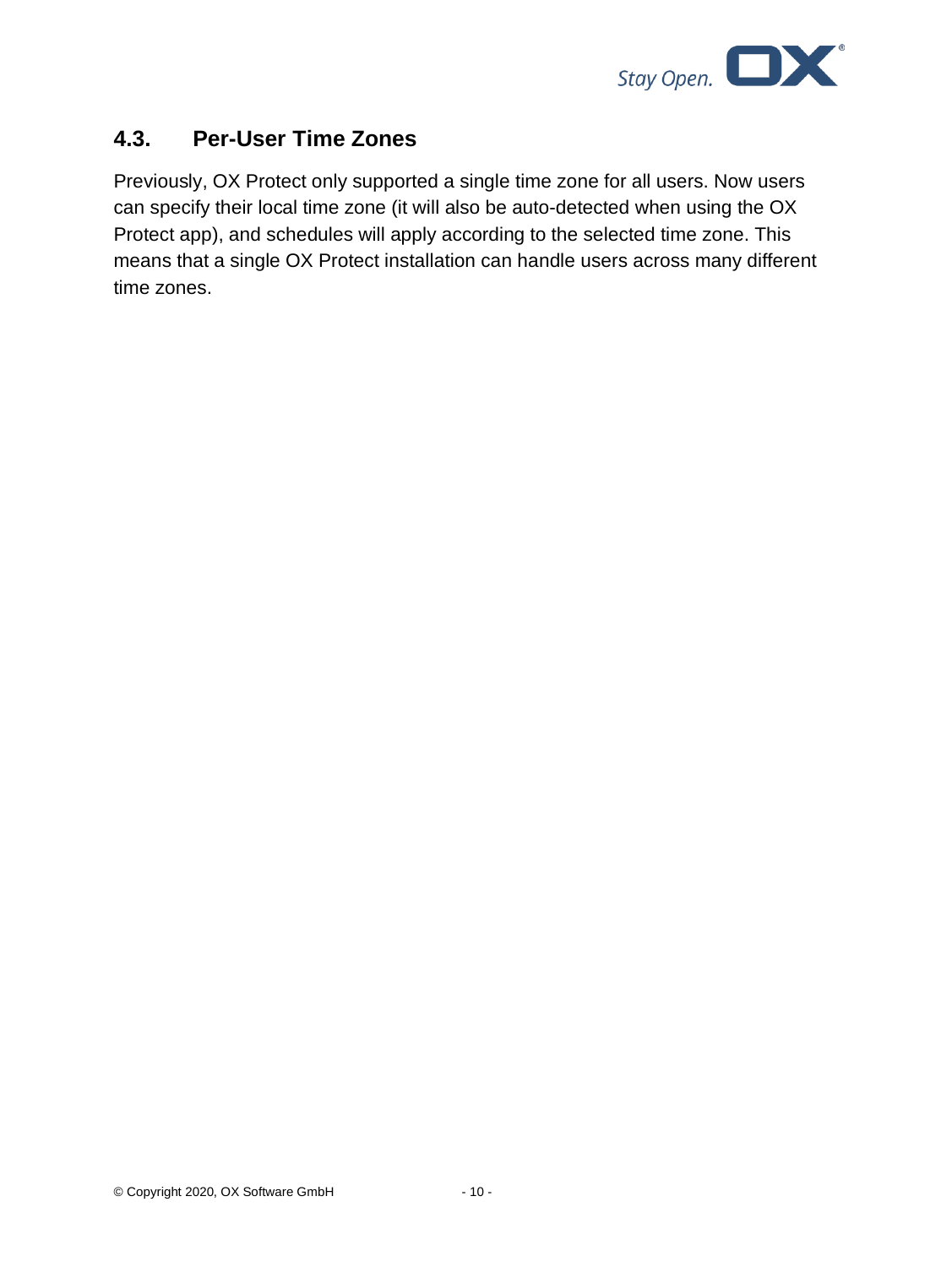

# **5. Additional Enhancements**

In addition to more user-friendly notifications and improved time windows, OX Protect v2.0 comes with the following additional enhancements.

| <b>Enhancement</b>                                   | <b>Description</b>                                                                                                                                                                                                                              |
|------------------------------------------------------|-------------------------------------------------------------------------------------------------------------------------------------------------------------------------------------------------------------------------------------------------|
| OX Feed                                              | Efficient and uniform way of distributing the security<br>feeds from Open-Xchange to customers, as well as<br>more efficiently distributing feeds between nodes at a<br>customer setup.                                                         |
| Push down to update                                  | Users can update a current page by using push down.                                                                                                                                                                                             |
| Take a new photo for<br>profile pictures             | Users can use the device's camera to take a new<br>picture when adding a profile picture (iOS).                                                                                                                                                 |
| Show version number                                  | App shows current version number on the "About"<br>page (iOS).                                                                                                                                                                                  |
| Warning about missing OX<br>Protect categories       | Admin is warned if a platform installation does not<br>contain any OX Protect categories.                                                                                                                                                       |
| <b>Prometheus metrics</b>                            | Admin sees Middleware web service metrics via<br>Prometheus, such as request response times, number<br>of active and total sessions, and other system metrics.                                                                                  |
| Download personal data<br>(GDPR)                     | To satisfy GDPR requirements, a user can download<br>his or her "personal data" in JSON format. This<br>includes the user's userID, mail address, phone<br>number, profile(s) name, off-time schedule names,<br>deviceID, Mac, and device name. |
| Inactivity timeout                                   | To improve security measures, an admin user can<br>configure an inactivity timeout of a session. An<br>inactive session will be invalidated once the timeout<br>has been reached.                                                               |
| Show error messages for<br>middleware unavailability | If for any reason the OX Protect middleware is not<br>available, the UI displays an appropriate status to<br>users providing detailed error messages.                                                                                           |